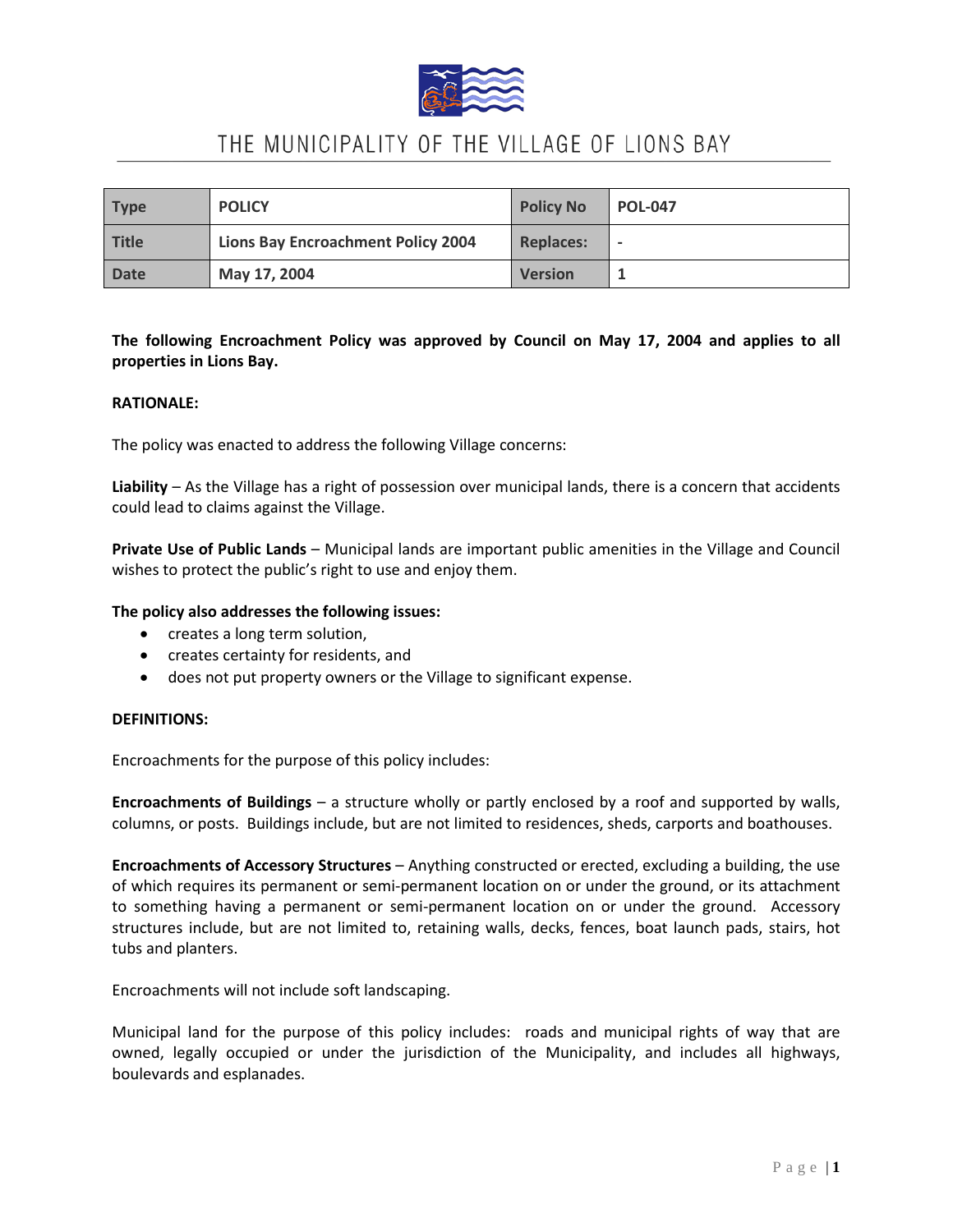

## THE MUNICIPALITY OF THE VILLAGE OF LIONS BAY

### **PROCESS:**

All property owners of Lions Bay are requested to arrange with the Village to have all encroachments registered against title with a covenant by September 30, 2004.

All encroachments that are registered by September 30, 2004 will be grandfathered. The encroachment agreement will provide that residents will be allowed to maintain existing encroachments on the following terms:

- a covenant will be granted to the Village accepting all risk and liability
- an agreement to remove all encroachments of buildings within 1 year after a sale of lands or upon application, or as a condition for a building permit
- an agreement to not re-build, extend or replace buildings or accessory structures, or further encroach, onto municipal property.
- An agreement not to rebuild, extend or replace buildings or accessory structures, or further encroach onto municipal property

Encroachments will be allowed until such time as the Village required the lands at which time the Village will give reasonable notice (6 months) except in the case of an emergency.

Any encroachments that are not registered by September 30, 2004 for any reason, and that come to light in the future will:

- in the case of a building  $-$  be removed immediately,
- in the case of accessory structures be considered on an individual basis. If the Village, at its sole discretion, allows the encroachment to stay, a covenant will be registered with the property owner paying all costs plus a \$100 administrative fee to the Village.